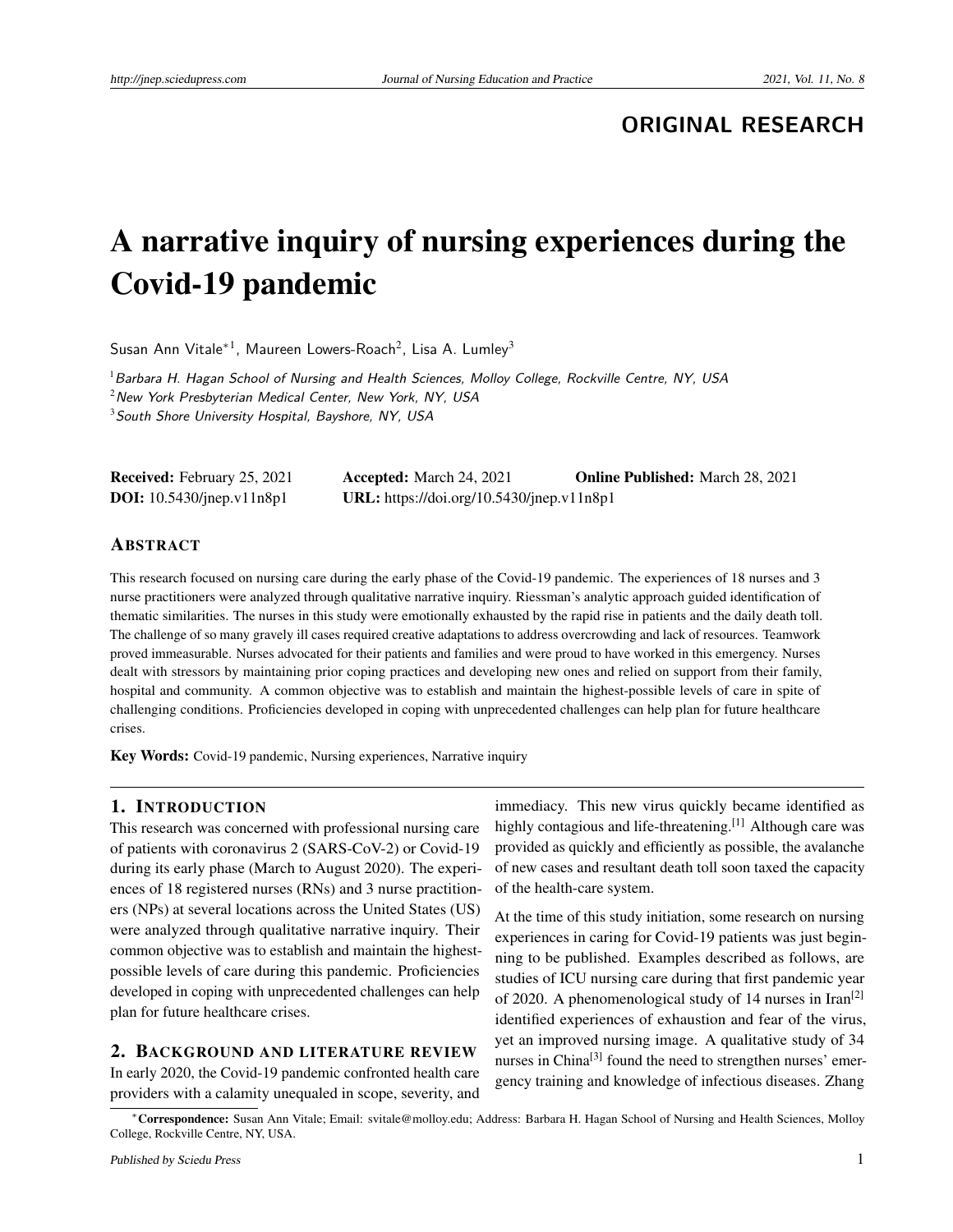et al.<sup>[\[4\]](#page-8-3)</sup> found that nurses in Wuhan, China went through a psychological process of ambivalence, emotional exhaustion and then energy renewal. Nyashanu et al.<sup>[\[5\]](#page-8-4)</sup> pointed to a need for future pandemic preparedness in England. Sun et  $al.<sup>[6]</sup>$  $al.<sup>[6]</sup>$  $al.<sup>[6]</sup>$  described various coping styles nurses used including altruism, team support, exercise, meditation, mindfulness, and relaxation techniques. Increased burnout and a fear of becoming infected with Covid-19 was found through a survey of 47 nurses in Saudi Arabia.<sup>[\[7\]](#page-8-6)</sup> Coffre and de los Angeles<sup>[\[8\]](#page-8-7)</sup> conducted a survey of 127 nurses and reported on how they prioritized a sense of duty while working against fear of contagion and strenuous conditions. Institutional support and coping strategies were also important to them. A sys-tematic review by Fernandez et al.<sup>[\[9\]](#page-8-8)</sup> analyzed a collection of 348 nurses from 13 studies. The synthesized findings acknowledged the physical and emotional impact on nurses in providing quality care through supportive nursing teams.

Minimal research was available in that first pandemic year to offer information on the experience of nurses caring for patients with Covid-19. Those early studies pointed to emotional and physical burdens and various ways of contending with that stress. This research attempted to chronicle the first-hand nursing experience in the US during this crisis.

# 3. METHODS

The aim of this study was to investigate shared experiences of nurses in the early phase of the Covid-19 pandemic when a lack of prior experience and preparation was available. Tactics to reinforce personal durability and strategies for successful collaborative support when nurses either volunteered or were required to serve were assessed. This research is

intended to contribute to the understanding of that nursing care.

This qualitative study was guided by narrative inquiry. Documentation of story in a common experience provided a forum for construction of meaning. Recorded narratives of RNs and NPs served to develop shared themes from the spectrum of circumstance. Participants used storytelling to share their personal and group experiences. "Telling stories about difficult times in our lives creates order and contains emotions, allowing a search for meaning and enabling connections with others" (p.10).<sup>[\[10\]](#page-8-9)</sup>

The 21 study volunteers represented a diverse purposive sample from several geographic areas. Table 1 displays the demographic variations. A college Institutional Review Board (IRB) approved a study advertisement. Participants signed the IRB approved written consent. All had worked during the early phase of the pandemic. They were interviewed by telephone or Zoom from November to December 2020, for an approximately one-hour recorded conversation with optional follow-up telephone or email contact. The opening research question was: What is the experience of caring for patients diagnosed with Covid-19 during the early pandemic phase? Table 2 presents additional broadly phrased, open-ended, probing questions used to encourage reflection. The principal investigator conducted the interviews with coinvestigators present in many sessions. Interview transcripts were identified by numbers and pseudonyms. Story analysis was conducted sequentially as concurrent data collection progressed. Impressions and conjecture gradually developed into emerging insights. Intensive full analysis followed once data collection was complete.

| <b>Participants</b>      | $N = 21$                                                                                              |  |  |
|--------------------------|-------------------------------------------------------------------------------------------------------|--|--|
| Gender                   | 4 males, 17 females                                                                                   |  |  |
| Age Range                | 25-64 years old                                                                                       |  |  |
| Self-described Ethnicity | 1 Asian, 1 Hispanic, 4 Black/African American (2 from Ghana), 13 White/Caucasian, 2 Jamaican          |  |  |
| Marital                  | 4 Married, 7 Single                                                                                   |  |  |
| Living in Home           | 2 Live Alone; 19 had other adults living with them (parents, siblings, adult children) 8 had younger  |  |  |
|                          | children at home (infancy-preteen)                                                                    |  |  |
| Residence                | 14 New York, 2 Los Angeles; 3 Boston; 1 Oregon; 1 Florida                                             |  |  |
| Licensed                 | 3 NPs; 18 RNs                                                                                         |  |  |
| Education                | 1 Associate, 8 Bachelors, 12 Masters                                                                  |  |  |
| <b>Years Nursing</b>     | $2-32$ years                                                                                          |  |  |
| Facility                 | 18 Hospital, 1 Student University Health Center, 2 Rehabilitation Hospital                            |  |  |
| Position                 | 15 Staff RNs, 1 Hospital Supervisor, 1 Clinical CV Director, 3 NPs (NICU, University Student Clinic,  |  |  |
|                          | Hospital Acute Care), 1 College Clinical Faculty & Hospital OB Inservice Educator                     |  |  |
| Pre-Covid Work           | Med/Surg, Telemetry, NICU, PACU, Acute Care, Cardiovascular, Cardiothoracic, Interventional           |  |  |
| Specialty                | Cardiology, OB, ICU, CCU, NICU, Float Pool, Rehabilitation, University Student Health Center          |  |  |
| Self/Family Develop      | 1 had + antibody test (unknown Covid); 1 developed Covid, 1 pregnant during Covid work $\&$ had +     |  |  |
| Covid                    | antibody; 1 had 2 young children + Covid; 1 had both parents become + Covid (father was hospitalized) |  |  |

Table 1. Demographics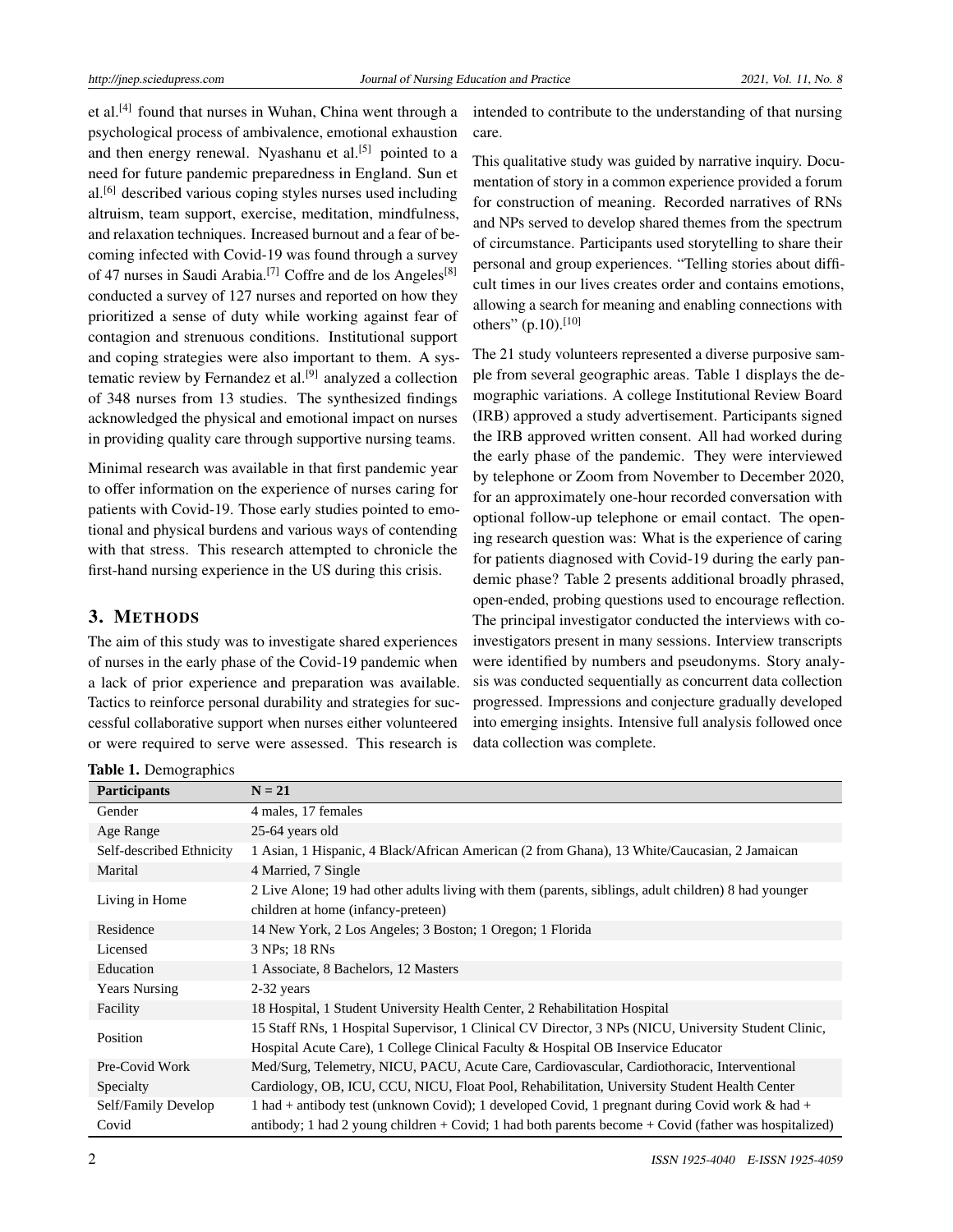#### Table 2. Interview questions

- 1. What is the experience of caring for patients diagnosed with Covid-19 during the early pandemic phase? 2. Recall the first phase (spring through summer 2020) when you found yourself caring for patients with Covid-19. Please tell us your own story of what it was like to care for those patients.
- 3. Please share your reactions and personal responses.

How did you react?

How did it affect you?

How did you cope?

4. How was your life outside of work affected?

5. What recommendations might you have for those working in a similar pandemic or serious health care crisis in the future?

Thematic analysis employed Reissman's<sup>[\[11\]](#page-8-10)</sup> narrative strategies. Participant transcripts were compared to the audio tapes and first analyzed individually as an intact story. The intent was to uncover "what" was said in a single interview at a time as they were sequentially obtained. The entire group of interviews were further analyzed together for common thematic elements across all participant stories. Underlying concepts with associated excerpts were coded. Particular cases were identified that illustrated assumptions and thematic similarities. The analysis was repeatedly reviewed by the investigators. Prevalent similarities and themes emerged across the participants, within their experiences, tensions, and resolutions. The narratives were condensed into shorter versions, eliminating non-narrative, dysfluencies, and casual conversation. Themes were created with associated participant quotes. An overarching theme or core construct became evident among all the participant stories. A final mega-story was constructed, connecting the stories, as a way of describing what the interview narratives signify by editing and reshaping what was told, and creating one hybrid story. Trustworthiness of data and analysis was refined by repeated review of recordings, transcripts, field notes, and memos. Participants were given the opportunity to review the analysis and provided critique and support. Participant quotes were included in the final report.[\[10–](#page-8-9)[12\]](#page-8-11)

# 4. FINDINGS

Most participants resided in New York State with some from California, Florida, Massachusetts, and Oregon in the USA (see Table 1). Of the 3 NPs, 2 worked in hospitals and one in a student health clinic. Their specialized hospital work was subject to change during the pandemic. To meet demand, they were floated to an exclusively Covid-19 unit or found that their own unit was converted into one. Although their stories reflect varying experiences, many commonalities and themes were established (see Table 3). The most significant finding was the realization that Covid-19 had abruptly transformed their perspectives on the momentousness of the healthcare that they were providing. The mounting number of cases terminated by death had an inescapable impact on their frames of mind. The unrelenting pressure to continue functioning during this emergent situation took a toll. Anxiety, frustration, and despair were not easily or quickly assimilated.

|  |  | <b>Table 3. Themes</b> |
|--|--|------------------------|
|--|--|------------------------|

| <b>Overarching Theme - Doing Whatever It Takes</b>              |  |  |
|-----------------------------------------------------------------|--|--|
| • Relentless Death-Yet the Persistence of Hope                  |  |  |
| • The Best Possible Care in the Worst Possible Times            |  |  |
| • Teamwork/All in This Together                                 |  |  |
| • Patient Advocacy and Family Surrogacy                         |  |  |
| • Underlying Apprehension of Contracting Covid-19 and Spreading |  |  |
| to Family                                                       |  |  |
| • Support and Coping at Home and on the Front Lines             |  |  |
| • Proud to be a Nurse                                           |  |  |
| • Skeptics and Mask Opposition                                  |  |  |
|                                                                 |  |  |

Highlights from several participant stories (Featured Story Examples) reflected the range of nursing roles. These include a New York City, NY ICU nurse (Margarette), an NP at a Los Angeles, CA student health center (Tina), and a nursing instructor and obstetrics nurse on Long Island, NY (Brooke). Themes reflecting commonalties were identified from 21 stories told. An overarching theme emerged from their experiences as "Doing Whatever it Takes." Contextual differences are also represented from their work environments. A mega story concludes the description of findings. Note: The participants used a shortened term of "Covid" instead of Covid-19 in their conversations. The participants' names have been made-up to protect confidentiality.

#### 5. STORY EXAMPLES

#### 5.1 Margarette

Margarette lives in Westchester, NY with her husband and works in a New York City, NY hospital ICU. At the height of the pandemic, she worked non-stop in an operating room converted to an ICU. She said, "It was challenging, we didn't always have ICU equipment. The room was a tight fit for dialysis, extension cords, and ventilators running. It's so noisy you're lucky if you can hear a pump alarm. . . my ears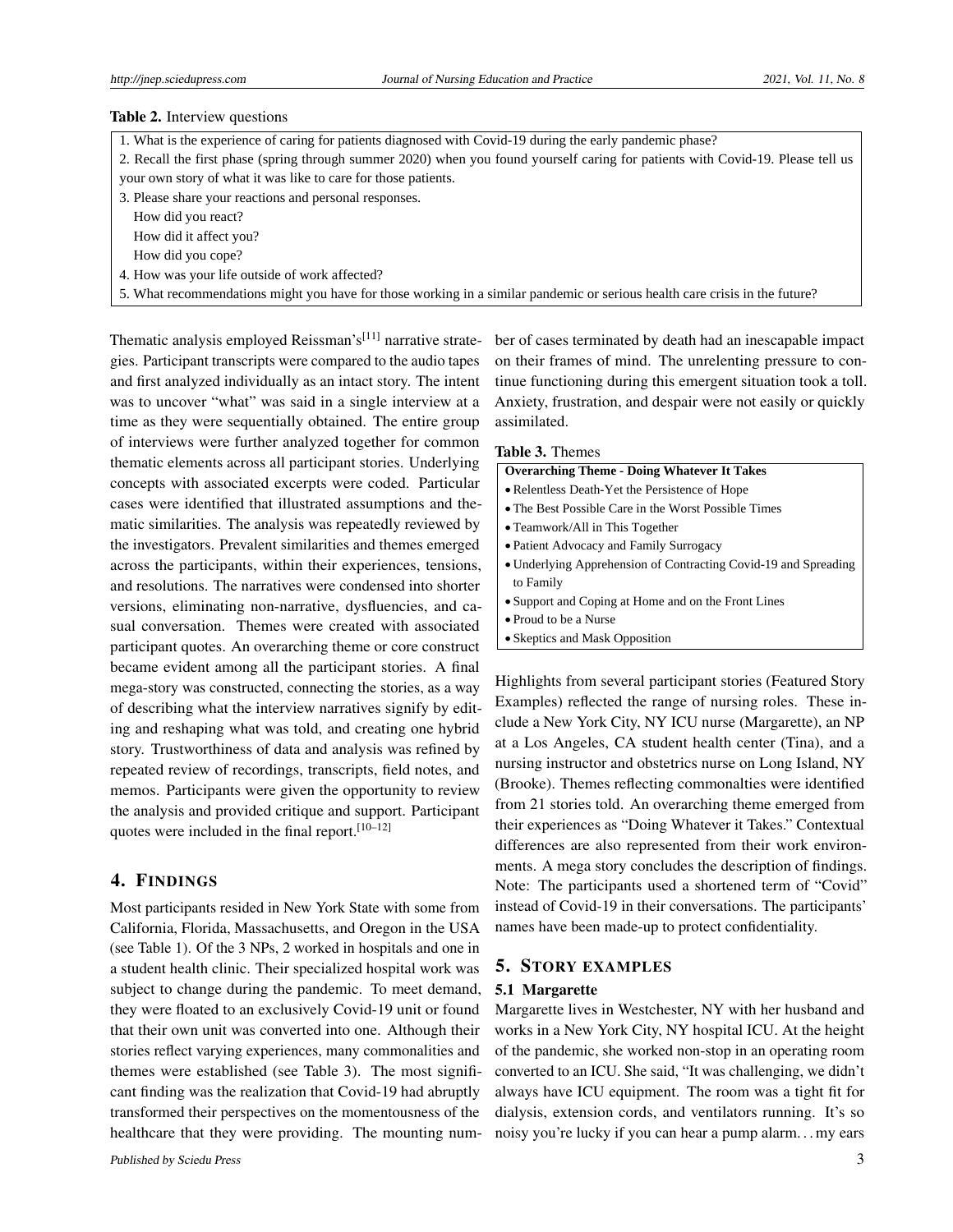hurt all shift, the patients needed so much... and you never knew what equipment you'd have or who you'd be working with or giving report to... would it be a nurse from peds, cardiac cath, a nurse who had not been at the bedside for 20 years. . . or doctors fresh out of school unfamiliar with the equipment. I remember never leaving that small room with 3 ICU patients all on a vent. I literally gowned up and lived in that room for 10-12 hours." She recalled "I'm sweating from the work and I don't know what's on me, fluid is everywhere. It was overwhelming, I was trying so hard to give the care I normally would. . . people were dying right before you and they're barely wrapped up before the next person is coming into you. It went on like that for months".

#### 5.2 Tina

Tina is a Family NP at a Los Angeles, CA university student health clinic with an accumulated rise in positive Covid-19 cases. She said, "I think these students are so young, they don't really get it. We had to isolate a whole fraternity but they didn't seem to understand. . . some students get angry or yell at us." She tries to pick up on their stress, graduation worries and lack of job prospects telling them, "I want you to do one nice thing for yourself every day. . . whether it's calling a friend or sitting outside. I ask them who they are in communication with? And did you tell your family you love them this week?" She tries to help them with anxiety and depression related to Covid-19. Teamwork is also important to her. She said, "I think we'll all get through this, but we've got to take care of each other. . . we're all in this together." If one of the clinic nurses is having a difficult day she looks to see what she can do and said, "just asking that can help." To personally cope she said, "I do 15 minutes of relaxation and yoga every morning. . . and either a beach walk or hike, but I have to go out very early before there's a lot of people without masks."

#### 5.3 Brooke

Brooke is a nursing college professor and works in obstetrics at a Long Island, NY community hospital. She indicated that she tries to model a philosophy for her students grounded in how she interacts with patients and selflessly responds to Covid-19 without hesitation. She said, "nurses just step up and answer the call. . . we rise to challenges." She'll never forget the day she accompanied a Deacon who was heading over to bless the refrigeration trucks parked on the hospital grounds as makeshift morgues and said "I stood there thinking of the families and the people that were in those trucks. . . funerals were backed up. . . I'll remember that moment forever. The hospital nurses were extremely busy but "it didn't matter how tired you were. If a nurse or someone was in need you just went. I think that is what nursing is all

about. We took care of each other, we lifted each other up when someone was looking like they can't do this anymore. It was us nursing each other." Nurses were doing extra shifts and staying late, yet not complaining. She said, "we tried really hard to keep spirits up." But some nights on the way home she'd have to pull over because she was crying. She recalled looking in the mirror "in the thick of it" and thinking she looked so exhausted and said, "I don't know how I did it. . . I believe in God and feel there were many days when he carried me."

## 6. THEMES

Overarching Theme - Doing Whatever it Takes: As the pandemic quickly worsened, the nurses couldn't possibly foresee the developing crisis. They focused instead on doing their best for patients, looking after each other, and trying to keep themselves and their families safe. Confusion and death tolls became alarming within their communities. They needed to support each other and creatively face challenges with strength, hope and a resolve to provide the best possible care during unprecedented circumstances. Doing whatever it takes was a core concept that was evident as guiding the nurses' work during the early months of the Covid-19 pandemic. Following are themes identified across their stories which highlight how the nurses creatively functioned during stressful times.

Relentless Death – Yet the Persistence of Hope: Patients rapidly declined. Refrigerator trucks were temporary morgues and funerals were on hold. One said: "It was very depressing. . . we walked past the refrigerator trucks to enter work." She thought "oh my God I can't believe how many people are in there." A sense of futility developed as caregivers realized their powerlessness in the face of the Covid-19 tsunami. Some relived their memories and wished they could have done more. They lamented how quickly death occurs in that "You turn around and someone is gone." Another said "All ages die, people in their 20s, 30s, 40s. . . most frightening was there were so many sick at one time and no family there. . . and they're covering them with a sheet and moving on to the next person." They ran low on "body bags." Sometimes the dead had to be left for hours behind the curtain next to a roommate still cognizant. One sadly recalled that "we had a gentleman from the ED and when they went to put him in bed he was already dead, it was so numbing." Another described how the public blamed susceptibility on conditions such as hypertension or diabetes or rationalized "it's because they have other issues. . . but there were so many that didn't have anything in their history. . . and some very young people." She recalled, "one that was my age. . . I watched him get intubated, which is hard be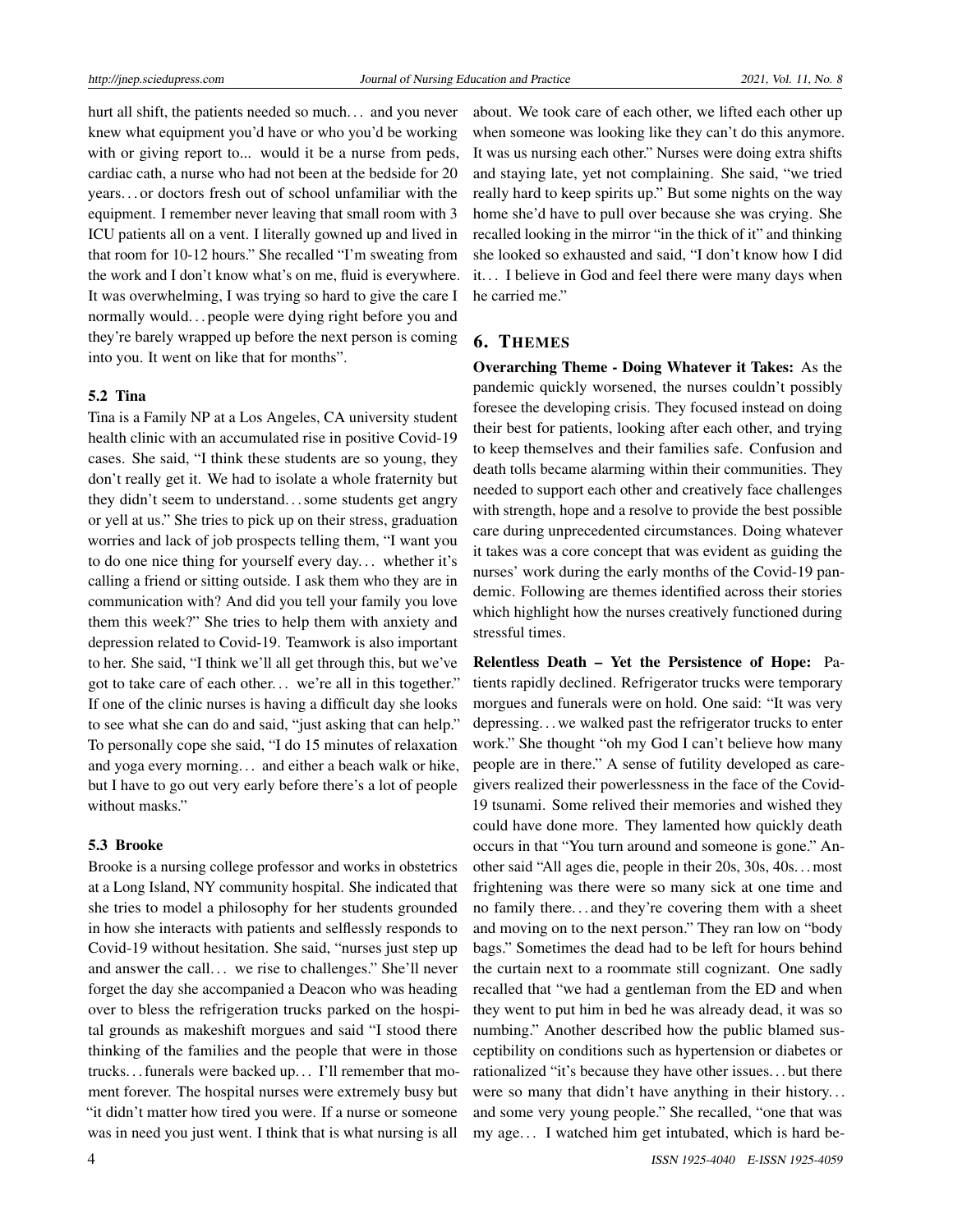cause you put yourself in their position and see how sick he was and had nothing in his history." One said "It wasn't just the elderly. . . I had a patient who didn't survive and had five kids. . . how do you deal with that?" She added "It was sad that their family couldn't be there, but it was almost a blessing because some of these people look terrible. They didn't resemble the human that they were after being on all those pressors [vasopressors] and medications and going through special dialysis." One said she'll never forget "a woman had started the Quin drug [chloroquine] and reacted with a dysrhythmia. . . we tried all types of drugs to save her . . . her temperature was going through the roof. . . nothing worked. . . it was like, what purpose am I serving here right now because no matter what we did it just wasn't working."

They held onto hope that their patients would survive. As one said, "miracles did occur. . . patients got better and went home." Another said, "when the song, I've got a feeling, was played over the hospital intercom it meant someone was extubated or got to go home. . . I got goosebumps, it was so moving." Others said, "my prayers were answered" and that "family got to have their mother come home so it was worth it." One ICU nurse recalled some "success stories of people who were discharged after 90 days." Although the NICU NP worried, he knew the delivery room and NICU were well prepared. While Covid-19 death and sadness enveloped their obstetrics units both he and the nurse participant working in obstetrics felt fortunate that healthy babies were born and tested negative.

The Best Possible Care in the Worst Possible Times: Uncertainty prevailed from a lack of guidelines, reliable information and frequently changing protocols for care of Covid -19 patients. Unprecedented procedures and tasks had to be performed without prior training. They began to experience anxious reactions of increasing powerlessness. One said "everyone was really on edge because we didn't know what to expect." Another said "It started very quickly. . . we had to cope with 3 or 4 units fully Covid. I was off for 2 days and returned to the whole hospital engulfed in it." Others said "I felt a lot of dread; there's no way to describe this; I was emotionally unprepared; so much to learn on our own; and I didn't know when it would ever end."

They tried to creatively address challenges. Resources and PPEs were not always available. One explained "We were frustrated. . . you're used to providing a standard of care that now you're not, but you're doing the best you can. . . this is not normal nursing." Another described cutting renal replacement therapy time in half "to help two people clear some of that build up in their blood instead of just one, but normally we wouldn't do that, we didn't want to do that, but we did it." Another said, "In the beginning there weren't enough vents for everyone. . . we were trying to take someone else off for someone who needs it more. . . rationing." She added that "at least now we are adapting other options like bi-pap and high flow and more vents arrived." Temporary ICUs were created and referred to as "pop-ups." Whole floors, even conference rooms, were converted but had structural problems complicating satisfactory functioning with some too small for all the equipment. Others described multiple IV drips akin to a "Christmas tree" stationed by long extension tubes outside patient rooms for "helpers" to monitor. PPEs were not always available.

The nurses said, "We were reusing N-95s and gowns; I was passing my booties (shoe covers) on to the next nurse; we watched YouTube videos on how to clean and reuse our N-95s." One nurse asked herself "What was safe. . . everything [PPEs] for that early time was reused. . . not disposable. . . and taking care of five to six COVID patients with no monitors was probably the scariest because we had to keep the doors closed. And when you're not in a typical ICU, the unit doors are solid wood, so you cannot see the patient behind that door. . . you had to go in, only as little as possible to limit exposure." Another added that eventually "temporary windows were cut into the wooden doors."

Teamwork/All in This Together: Teamwork became an invaluable refuge. As one nurse indicated, "You quickly learn how important it is to support co-workers. . . they're like family. . . you need to make sure everyone's OK." There was a shortage of trained staff. Many had to work out of their accustomed specialty and comfort zone. A hospital supervisor referred to it as "all-hands-on-deck. . . everyone chipped in." One nurse said the typical "territorial feeling of units was broken down as we all worked together." They had to meet immediate crises by floating as temporary expedients or volunteering to do extra shifts and work on new teams. Another said she "got to meet and work with staff from other departments and service lines. . . we gained respect for each other." They shared knowledge and taught each other new skills. A poignant expression was "It was on-the-spot training each other." ICU nurses quickly trained nurses from other floors to be "helpers." One nurse without prior ICU experience said, "We didn't have that full ICU skill set, but we could do a lot to help." The ICU nurses were relieved of many basic tasks by helpers, such as repositioning patients and postmortum care. One nurse described it as, "We started a prone team and a body wrapping team." Working as a close team was fittingly described by one nurse as, "We were battling on the front lines together."

Patient Advocacy and Family Surrogacy: As family visits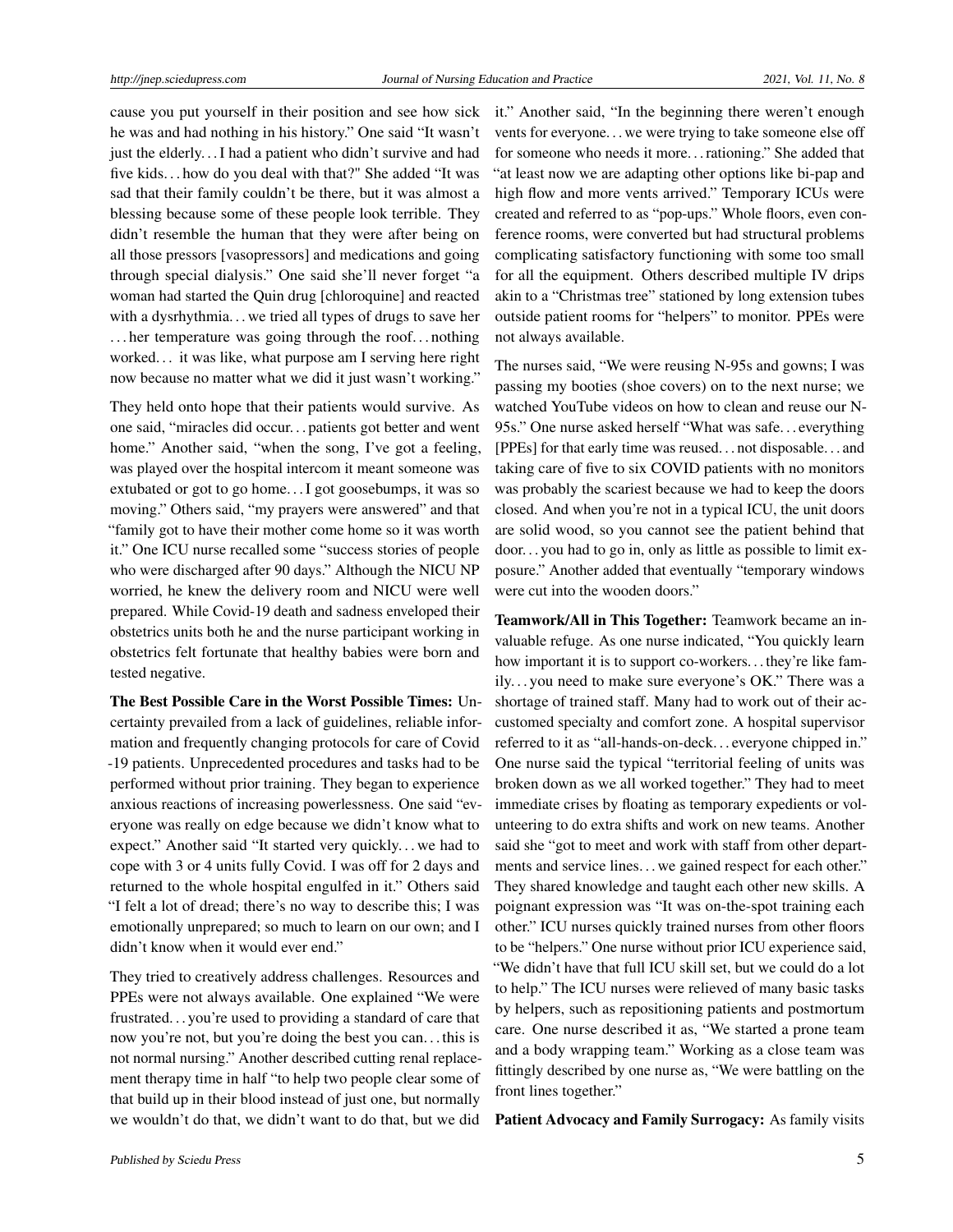had to be severely restricted, nurses provided comfort and support to those still aware. Families could not typically gather at the deathbed and lost a sense of closure. Without family presence, one nurse lamented that "Often we were the only person the patient saw." Nurses frequently had to combine medications, meal delivery, and treatments to cut down on exposure. This limited the alert patient's ability to connect and receive solace. The patients' perspective was described as, "They just see your mask and goggles and can't hear you well; we are faceless; I felt very bad for separated patients and families." One nurse described family calling several times a day yet not having sufficient time to talk with them and added that "families didn't know what was happening and it was scary for them... some were yelling on the phone." Hospital iPads, when available, were often the last means of conversation and visual family contact. One nurse said: "We were also using our personal cell phones to let families contact us and see their relative. . . I felt like it was the right thing to do." The nurses tried to deal with these issues and said, "I stayed with my patients, so they didn't die alone, even if it increased my risk; I tried to console families by phone; it was hard enough on us but impossible for families to understand." One nurse added that occasionally "patient services would bring up some family members [wearing PPEs] just to stand outside the room and peek in. . . it might be their last." Visitation rules were sometimes stretched for families to grieve or welcome a newborn.

Underlying Apprehension-Contracting Covid-19 and Spreading to Family: All of the participants indicated that they never really felt safe from Covid-19 at work. A nurse who recovered from it in early March said she now understood patients "feeling afraid" because "you don't know what the outcome will be... and now she could connect with patients." In the very beginning, they did not wear masks in hallways. Some were told not to wear a mask in all patient rooms as "it would scare undiagnosed patients." That changed quickly. All the participants could itemize their infection control procedures at work. They soon developed after shift decontamination rituals upon re-entering home. One said, "We figured everything out on our own. We had no guidance." Many separated themselves at home to protect their families. As one nurse had young children, she said "I kept my work shoes and stethoscope in the car." Another said, "We changed out of hospital scrubs into going home clothes. . . I'd strip before going in the house. . . he [her husband] sprayed my bag and shoes and I'd put my clothes in a plastic bag and go straight to the shower." Another said "My kids know they don't get hugs and kisses until mommy takes a shower." Some changed in the breakroom or at their car. The hospital parking garage was described

as "car doors and trunks open. . . people changing and stripping down. . . everything went in a different bag in the trunk and you had wipes." Some of the participants described how they slept on the couch or in a different room to maintain a distance from a spouce or their children.

After an ICU nurse's 95-year-old mother passed in March, her children said "I don't want you to die" as she headed out to work in Boston. Their immune-compromised father worried the family too. So, he stayed at a vacation home to be safe. She explained that "even though that was stressful. . . he could fend for himself and our children were less stressed." Some nurses told of co-workers who left work because they had elderly parents or young children at home. Another said, "I wasn't that afraid because I knew I'd be well-cared for." One young nurse worked with Covid-19 patients throughout her pregnancy, feeling her unborn baby was "in a safe place." She did test positive for antibodies but had healthy baby.

Some of the nurses developed Covid-19 themselves or had family develop it. A 20-year-old RN, developed Covid-19 in early March with a cough and fever. At that time, staff were only wearing masks in rooms of identified Covid-19 patients. Care for infected relatives at home presented new challenges. Another said "I cared for my Dad at home as soon as he could be discharged. I thought I was going to lose both my parents and they really thought they were going to die." Another recalled that "one of my co-workers lived with her elderly grandma and she did wind up getting it and passing away." A float nurse indicated she probably contracted Covid-19 in January when she was sick with a fever and later had positive antibodies. One participant indicated that he had two young children at home that became covid-19 positive. He described how the children fortunately recovered.

Support and Coping at Home and on the Front Lines: Anxiety compounded by chronic stress persisted. Staff members were seen to cry or become hardened to their fatigue. They kept working even though conditions were often grueling with heavy workloads and no time for a break. One said when she first started floating to Covid-19 floors it was nerve racking. She got a headache and tight chest, but off she went to an unfamiliar floor. She added, "The stress is going to kill you before Covid does, co-workers are getting sick and some dying, quite a few that I knew, yes, and for God's sake. . . a pastor too." Another thought that "Every day was like running a marathon. . . it was just non-stop." Many said it was akin to "going into battle." One nurse felt that "not having resources was morally distressing." She spoke of the practice of rationing care and was upset when she found herself thinking "we can't spend all our resources on this one guy, we have other patients."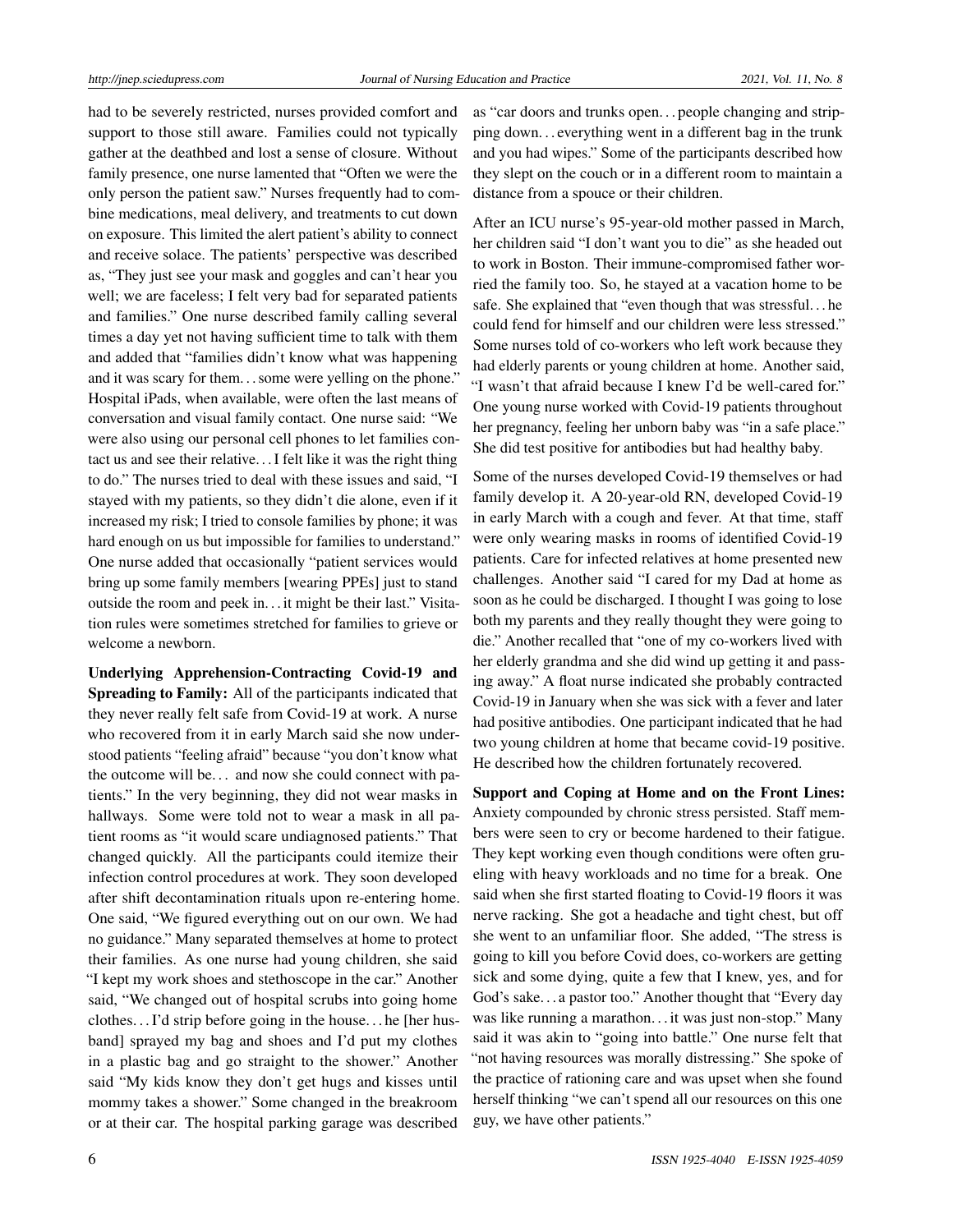Previous methods of coping that worked in the past were supplemented by new options. Lifestyle adaptations included expanding communication on social media with family and friends, exercise, gardening, family time, getting adequate rest, and counseling. One nurse, living in a more rural area indicated she was fortunate to regularly connect with neighbors at a social distance over her backyard fence. Reliance upon prayer and religious practices were described by many as priceless. One said she used "daily devotions to have an open mind, peace, and to protect me while I am protecting myself." They prayed for other frontline workers and patients. Another said, "I feel that all you can do is live your day as full as you can and do your best... I try to turn off stress and take it one day at a time." Two nurses lowered stress by avoiding television news. Another said she was nicknamed "the singing nurse" and shared songs by request as a way to help herself and her patients. A new perspective was "I used to complain about silly things but now I look for something better and move on." Some described the need to "decompress and relax" right after work and even take an unpaid week off "for a mental break." One in a leadership role, looked after his staff to make sure they were managing their challenges. More recently he sees signs of nursing burnout.

Creation of a restful, protected home was important as a means to decompress and reconnect with family. One nurse and mother of a baby tried to "just turn the stress off and have our home be a safe bubble." A nurse's family was positioned to provide singular and irreplaceable emotional support. Personal recollections included that "I talked on the phone every day with my mom and I went for a daily walk with her." Families strained by worry for their "own nurse and loved one" took care of meal preparation, laundry, and childcare.

Tangible demonstrations of hospital support came in the form of free meals, free parking, and laundered scrubs. The nurses described how that support relieved some of their stress, reassured of clean uniform availability and food at work. A greatly appreciated benefit was described as "I could avoid contamination on mass transit and park at the hospital for free. . . that allowed me to change at the car." The arrival of travel and military nurses reduced patient load and stress, because "they jumped right in and helped." Daily announcements of updated information were appreciated in assurance of evolving progress. Another explained how his hospital used a dog as pet therapy to help the nurses cope with constant pressure.

Community support of food donations, gift cards to coffee shops and public recognition of their efforts were also valued. These demonstrations were fondly remembered now. They said, "I was amazed how people looked out for us; they

were making sure we had a meal; the cheering and clapping outside the hospital was a morale booster; it was great to be appreciated and recognized; but I'm just doing my job."

Proud to be a Nurse: Nurses understood their contributions during this calamity and were aware that their roles were significant. They were proud of what they were doing. One said, "I signed-up to give my all." Other expressions of this covenant included that "I gave of myself willingly. . . I kept wanting to go back [doing extra shifts] and help; I did feel like I pushed myself to the challenge ahead; I made a difference; and it solidified my decision to be a nurse." Another didn't consider herself a hero, she said, "we just step up and answer the call. . . this is what we want to do, we are the backbone in the pandemic. I love being a nurse." Another said "We save lives. I'm very proud of what we do here, even before the pandemic, so I don't think we are heroes." They felt the public may now begin to realize how significant nursing is. Even though such public acknowledgment was inspiring, one added that she "signed up to be a nurse and take care of people but not to put myself at risk."

Skeptics and Mask Opposition: Those in a nurse's community who would not wear a mask and not acknowledge that Covid-19 was dangerous were seen as posing life-threatening risks. These nurses felt disappointed and soon became exasperated. Some hoped to inform doubters and nonbelievers during opportunistic moments. However, others found that such an approach could precipitate an offended and indignant response. An expression of their frustration was that "If they could only see what's happening inside these hospital walls." One said, "I can't stand these people. . . I wish they could see a video on a day in the life of a nurse during Covid. . . I'm in here trying to save life." Another said, "I have a big problem with them because look what we have gone through and this is coming again." Other complaints were that "They are causing the spread and putting us at risk; maybe they don't know anyone who got Covid." An ICU nurse was frustrated that her family found masks to be burdensome. Her counterargument that she wore one for 12 hours at a time proved unpersuasive. An NP summed up a common feeling in saying "Some people don't seem to care and think they're more important than everybody else, its unfathomable. . . we can't say to each his own."

#### 7. REHABILITATION NURSING

The nurse and supervisor in rehabilitation defined their responsibility as helping both patients and families through the consequences of Covid-19. They were tasked with meeting the many needs of debilitated patients who were physically weakened, disabled, or cognitively slowed. They tried to wean them from ventilators, help them recover strength, and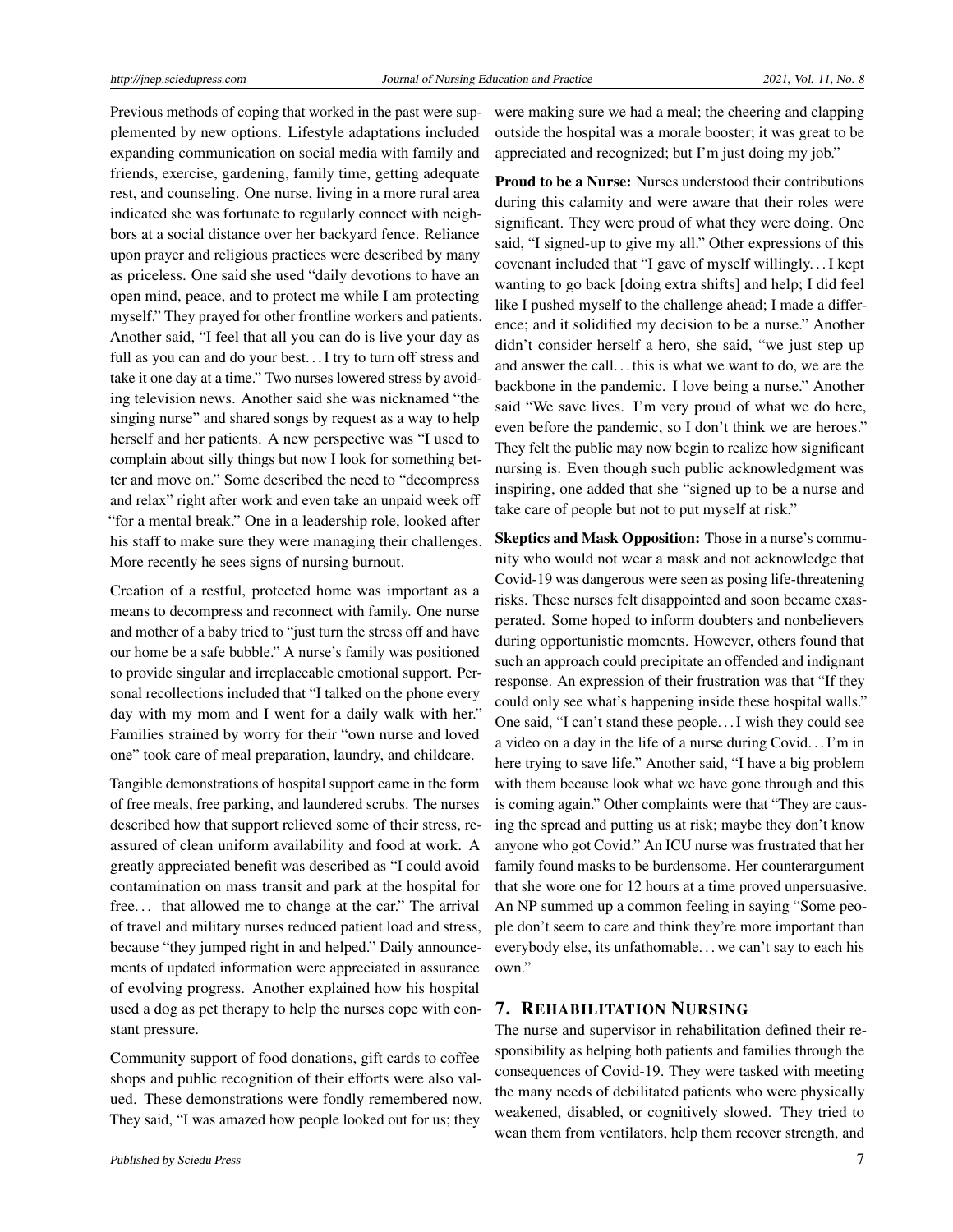adapt to assistive technology. As recovery was unavoidably slow, many could not be discharged to their homes. Their next phase was then a transfer to a long-term care facility.

# 8. MEGA STORY

The nurses in this study were emotionally exhausted by the rapid rise in patients admitted with Covid-19 and the daily death toll. They had no prior experience or preparation for a pandemic. The challenge of so many gravely ill cases required creative adaptations to address overcrowding and lack of resources. It was teamwork that proved immeasurable. They partnered with other staff to do their best under unusual conditions and advocated for their patients and families. In the final analysis, they were proud to have been a nurse in this emergency. As their own families had to be protected from exposure, they developed decontamination protocols upon entering their homes. Some, however, became positive or had family members become infected.

They dealt with all their stressors by maintaining prior coping practices and developing new ones. They relied on support from their family, hospital and community. An upsetting development was the public who refused to wear masks and declared their disbelief in the virus.

Those working in rehabilitation centers had to contend with the sequelae of the virus and its overwhelming effects on patients and their families. They sadly saw the disabling consequences that might respond to their intensive rehabilitation efforts or after a therapeutic trial initiate transfer out to a long-term nursing facility.

Obstetrics and NICU settings offered hope of the future as babies were born and tested negative for the virus. The NP working in the student health center had to preserve her own stamina as she tried to help young adults who were often in disbelief about the virus, naive, angry, feeling stigmatized, or hopeless about future job prospects.

# 9. DISCUSSION

This study investigated challenges during the early phase of the Covid-19 pandemic. Parallels in patient care experiences and concern for safety and coping were found in the participant stories. One of their priorities was the recommendation for nursing to be included in preparation discussions for future pandemics or crises. They also recommended that support from management during such stressful times include increased staff meetings and communication, spiritual and wellness initiatives, and training on ICU procedures.

Recently published qualitative research offers cross-cultural

support for the findings in this study. A cross-sectional study of 557 nurses in Madrid<sup>[\[13\]](#page-8-12)</sup> identified a lack of training, fear of becoming infected and spreading Covid-19 to family, heavy workloads, moral suffering, and emotional ex-haustion. Murat, Kose, and Savaser<sup>[\[14\]](#page-8-13)</sup> identified stress and burnout among front-line nurses in Turkey. An online survey of 231 nurses in Israel,<sup>[\[15\]](#page-8-14)</sup> found a strong dedication to the job they were doing along with emotional burdens, concerns of personal risk of contracting Covid-19, and insufficient protection at work. In Denmark, a qualitative study<sup>[\[16\]](#page-8-15)</sup> of 57 nurses identified uncertainty, increased burden and yet a feeling of pride. The need for ongoing managerial attention, support, and a visible presence was also noted. In Iran, Sa-dati et al.<sup>[\[17\]](#page-8-16)</sup> (2021) interviewed 24 hospital nurses during the March 2020 outbreak. They found a lack of preparedness, concern of exposure risk to themselves and their families, anxiety, along with a feeling that they were making a sacrificial commitment. Not reported in our study was their finding of social stigma related to family and community in seeing the nurses as potentially contagious.

One phenomenological study of 2021 with 28 hospital nurses $^{[18]}$  $^{[18]}$  $^{[18]}$  was conducted in the US. The nurses had intense emotions and feelings of being scared, isolated, angry, betrayed, overwhelmed, exhausted, helpless, grief stricken, and at a loss. Also identified were self-care measures and a hope for the best, feeling they are not invincible and lucky not to have Covid-19. These findings are similar in many ways to our study.

A study<sup>[\[19\]](#page-8-18)</sup> of Jordanian nurses emphasized the responsibility management has to implement stress reduction strategies for nurses, arrange support services, ensure their safety, conduct briefings and be accessible to staff. Such measures are applicable to the findings in our study. The American Organization for Nursing Leadership<sup>[\[20\]](#page-8-19)</sup> recommends that institutions focus on employee well-being and the provision of supportive services as was similarly expressed by participants in our study. Jean Watson's Theory of Human Caring and the Caritas<sup>[\[21\]](#page-9-0)</sup> describe the need for nurses to be able to take good care of themselves as well as their patients. Such priorities need to be encouraged by workplaces as was highlighted throughout this study.

Limitations in this study are acknowledged. It compiled impressions of a select group of participants which may not be found in other groups. Their endurance and resilience through the crisis was evident. Others who left the profession, lost a family member, or developed Covid-19 long-term sequelae would undoubtedly have provided a different narrative.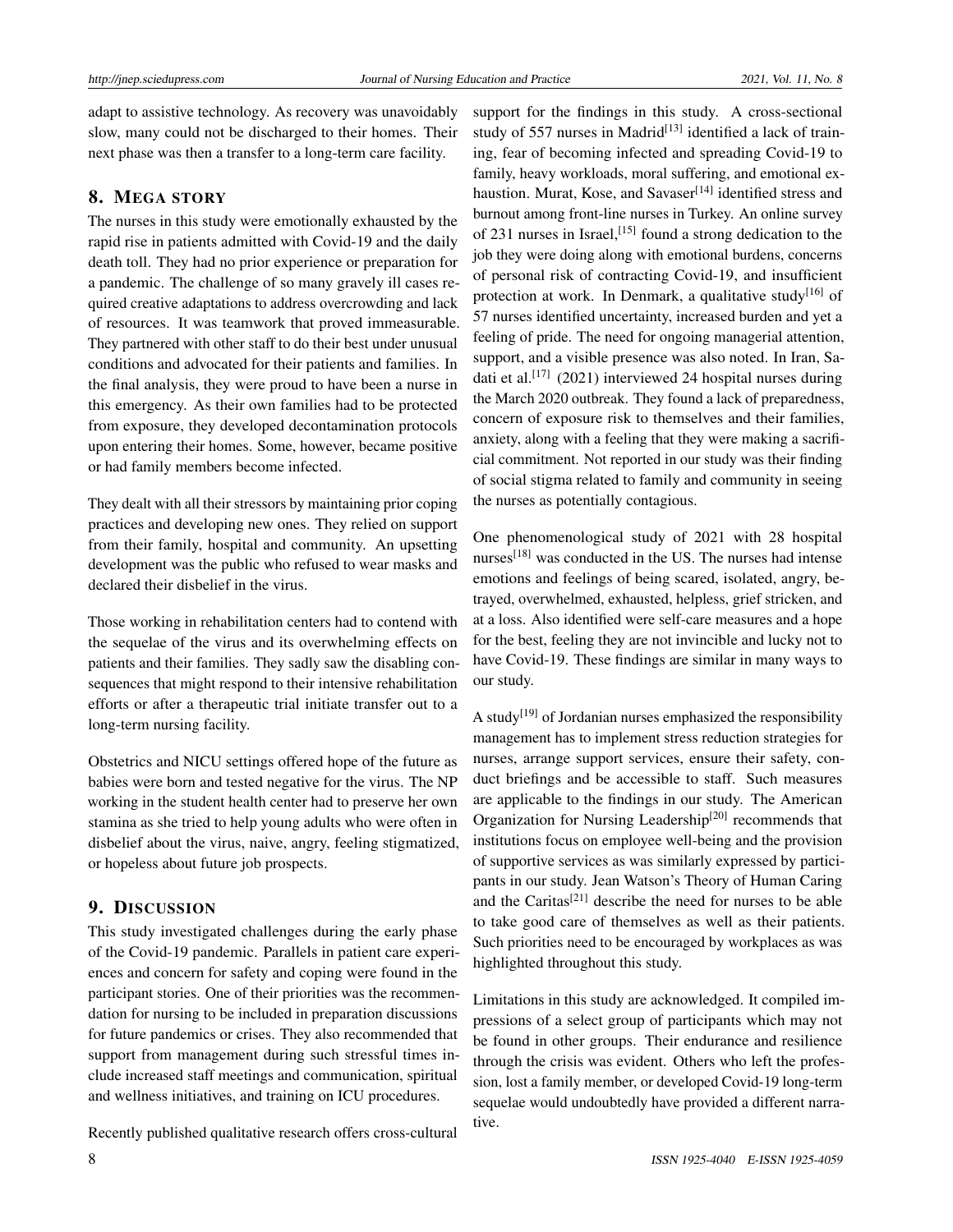## 10. CONCLUSION

Nursing as a profession has and continues to work to identify Covid-19 positivity, heal the infected, comfort the dying, console families, and manage the rehabilitation and long-term consequences of this disease. The nurses in this study had to educate themselves on new procedures while trying to keep themselves and their families safe. Their ingenuity and team spirit guided them despite times when there was a lack of adequate supplies, resources, and staff. They maintained a high standard of care in the face of moral dilemmas and physical stress. Some of them and their families were infected with Covid-19. They creatively managed their self-care through positive self-talk, prayer, song, exercise, and connection with

co-workers. These courageous and resilient nurses and nurse practitioners worked together to deliver the best care possible during unusual times. It is important that we strive to improve healthcare during the remainder of this pandemic as well as in future crises. This can be accomplished by involving the nursing profession in planning and in the encouragement of research to prepare for their unique role as caregivers, healers and lifesavers in times of national disaster. The need for nurse leaders to be involved in policy at all levels of government to ensure they can influence health policy is recommended for dealing with future pandemics.<sup>[\[22\]](#page-9-1)</sup>

## CONFLICTS OF INTEREST DISCLOSURE

The authors declare that there is no conflict of interest.

## **REFERENCES**

- <span id="page-8-0"></span>[1] Johns Hopkins University and Medicine. Coronavirus Resource Center. 2020. Available from: [http://www.coronavirus.jhu.edu/](http://www. coronavirus.jhu.edu/map.html) [map.html](http://www. coronavirus.jhu.edu/map.html)
- <span id="page-8-1"></span>[2] Bahramnezhad, Fatemeh, Asqari, et al. Dancing with death in the dust of coronavirus: The lived experience of Iranian nurses. Creative Nursing. 2020; 26(4): 82-89. PMid:32917841 [https:](https://doi.org/10.1891/CRNR-D-20-00046) [//doi.org/10.1891/CRNR-D-20-00046](https://doi.org/10.1891/CRNR-D-20-00046)
- <span id="page-8-2"></span>[3] Tan R, Yu T, Luo K, et al. Experiences of clinical first-line nurses treating patients with Covid-19: A qualitative study. Journal of Nursing Management. 2020; 28(6): 1381-1390.
- <span id="page-8-3"></span>[4] Zhang Y, Wei L, Li H, et al. The psychological change process of frontline nurses caring for patients with Covid-19 during its outbreak. Issues in Mental Health Nursing. 2020; 41(6): 525- 530. PMid:32497451 [https://doi.org/10.1080/01612840.2](https://doi.org/10.1080/01612840.2020.1752865 ) [020.1752865](https://doi.org/10.1080/01612840.2020.1752865 )
- <span id="page-8-4"></span>[5] Nyashanu M, Pfende F, Ekpenyong M. Exploring the Challenges faced by frontline workers in health and social care amid the Covid-19 pandemic: Experiences of frontline workers in the English midlands region, UK. Journal of Interprofessional Care. 2020; 34(5): 655- 661. PMid:32674701 [https://doi.org/10.1080/13561820.2](https://doi.org/10.1080/13561820.2020.1792425) [020.1792425](https://doi.org/10.1080/13561820.2020.1792425)
- <span id="page-8-5"></span>[6] Sun N, Wei L, Shi S, et al. A qualitative study on the psychological experience of caregivers of COVID-19 patients. American Journal of Infection Control. 2020; 48(6): 592-598. PMid:32334904 <https://doi.org/10.1016/j.ajic.2020.03.018>
- <span id="page-8-6"></span>[7] Almubark R, Almaleh Y, BinDhim N, et al. Monitoring Burnout in the Intensive Care Unit and Emergency Department during the Covid-19 Pandemic: The Saudi Arabian Experience. Middle East Journal of Nursing. 2020; 14(2): 12-21.
- <span id="page-8-7"></span>[8] Coffré JAF, de los Ángeles Leví Aguirre P. Feelings, Stress, and Adaptation Strategies of Nurses against COVID-19 in Guayaquil. Investigacion & Educacion En Enfermeria. 2020; 38(3): 1-14.
- <span id="page-8-8"></span>[9] Fernandez R, Lord H, Halcomb E, et al. Implications for COVID-19: A systematic review of nurses' experiences of working in acute care hospital settings during a respiratory pandemic. International Journal of Nursing Studies. 2020. PMid:32919358 [https:](https://doi.org/10.1016/j.ijnurstu.2020.103637) [//doi.org/10.1016/j.ijnurstu.2020.103637](https://doi.org/10.1016/j.ijnurstu.2020.103637)
- <span id="page-8-9"></span>[10] Riessman CK. Narrative Methods for the Human Sciences. Thousand Oaks, CA: Sage; 2008; 1-76, 183-200. [https://doi.org/10.398](https://doi.org/10.3987/COM-08-S(N)29) [7/COM-08-S\(N\)29](https://doi.org/10.3987/COM-08-S(N)29)
- <span id="page-8-10"></span>[11] Reissman CK. Narrative analysis. Newbury Park. CA: Sage; 1993.
- <span id="page-8-11"></span>[12] Polit DF, Beck CT. Designing and Conducting Qualitative Studies to Generate Evidence for Nursing. In D. F. Polit, C. T. Beck (Eds.), Nursing Research: Generating and Assessing Evidence for Nursing Practice. Philadelphia: Wolters Kluver/Lippinott Williams & Wilkens. 2017; 560-569.
- <span id="page-8-12"></span>[13] GONZÁLEZ-GIL MT, et al. Nurses' perceptions and demands regarding COVID-19 care delivery in critical care units and hospital emergency services. Intensive & Critical Care Nursing. 2021.
- <span id="page-8-13"></span>[14] Murat M, Köse S, Savaşer S. Determination of stress, depression and burnout levels of front-line nurses during the COVID-19 pandemic. International Journal of Mental Nursing. 2021; 30(2): 533- 543. PMid:33222350 <https://doi.org/10.1111/inm.12818>
- <span id="page-8-14"></span>[15] Sperling D. Ethical dilemmas, perceived risk, and motivation among nurses during the COVID-19 pandemic. Nursing Ethics. 2021; 28(1): 9-22. PMid:33000673 [https://doi.org/10.1177/0969733020](https://doi.org/10.1177/0969733020956376) [956376](https://doi.org/10.1177/0969733020956376)
- <span id="page-8-15"></span>[16] Marsaa K, Mendahl J, Heilman H, et al. Pride and Uncertainty: A Qualitative Study of Danish Nursing Staff in Temporary COVID-19 Wards. Journal of Hospice & Palliative Nursing. 2021; 23(2): 140-144.
- <span id="page-8-16"></span>[17] Sadati AK, Zarei L, Shahabi S, et al. Nursing experiences of COVID-19 outbreak in Iran: A qualitative study. Nursing Open. 2021; 8(1): 72-79. PMid:32904939 <https://doi.org/10.1002/nop2.604>
- <span id="page-8-17"></span>[18] Iheduru-Anderson K. Reflections on the lived experience of working with limited personal protective equipment during the COVID-19 crisis. Nursing Inquiry. 201; 28(1): e12382. PMid:33010197 <https://doi.org/10.1111/nin.12382>
- <span id="page-8-18"></span>[19] Shahrour G, Dardas LA. Acute stress disorder, coping self-efficacy and subsequent psychological distress among nurses amid COVID-19. Journal of Nursing Management (John Wiley & Sons, Inc.). 2020; 28(7): 1686-1695. PMid:32767827 [https://doi.org/10.1111/](https://doi.org/10.1111/jonm.13124) [jonm.13124](https://doi.org/10.1111/jonm.13124)
- <span id="page-8-19"></span>[20] Joslin D, Joslin H. Nursing leadership Covid-19 insight survey: Key concerns, primary challenges, and expectations for the future. American Organization for Nursing Leadership. 2020.